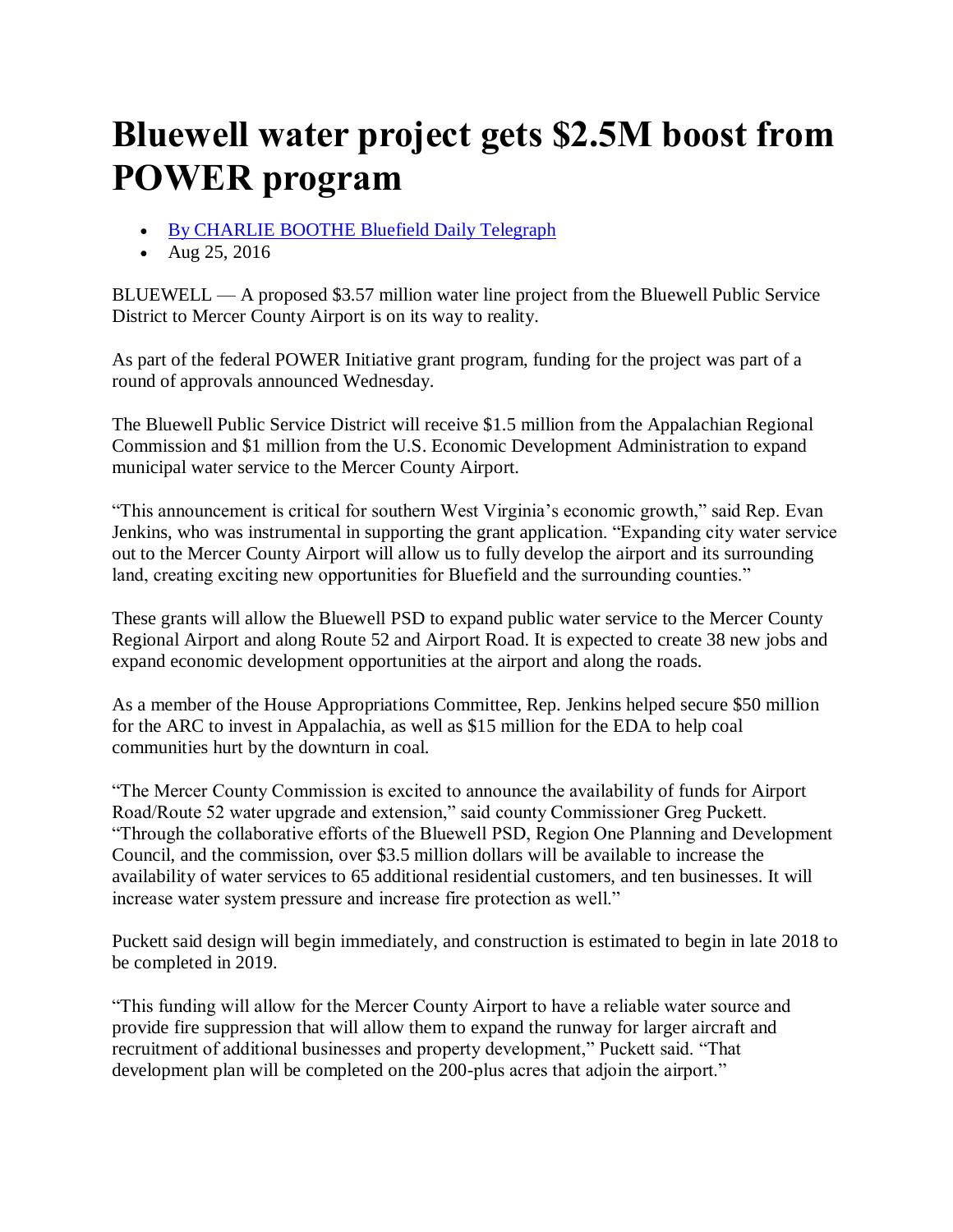The award was one of 29 made as a part of the Obama Administration's Partnerships for Opportunity and Workforce and Economic Revitalization (POWER) Initiative to stimulate economic growth and opportunity in communities that have historically relied on the coal economy for economic stability. With this announcement, communities and regions that have been negatively affected by changes in the coal economy are able to strengthen their economies and workforces.

Two other grants impacting the region were also part of this round of approvals from the program.

A \$1.4 million ARC grant was approved for Southwest Virginia Community College (SWCC) in Cedar Bluff, Va. for the Retraining Energy Displaced Individuals (REDI) Center for Dislocated Coal Miners program.

The REDI program will provide fast-track reemployment services directly to displaced coal miners, equipping them with the necessary skills to get back to work in a high-demand field, earning comparable wages to their previous employment.

Through an intensive, accelerated program of coursework, workers can obtain credentialed skills in as little as four months, rather than the more traditional training periods of a year or more.

Training will be focused on three sectors with local employment opportunities: advanced manufacturing, construction, and health technology. The program will certify 165 new trainees over the life of the award, and will be supported by funding from the Thompson Charitable Fund and the Virginia Tobacco Commission.

An ARC grant of \$1.4 million was approved for the Hatfield McCoy Regional Recreation Authority in Man, W.Va. for the Southern Coalfields Sustainable Tourism & Entrepreneurship Program.

The funds will develop and implement a comprehensive program to expand tourism-related employment and businesses in southern West Virginia, and will foster Hatfield McCoy Trail expansion in Kentucky and Virginia.

The award provides for the deployment of a coordinated marketing effort, which will increase the region-wide economic impact of the Trails by \$13 million per year.

The project will create 225 jobs and 50 new businesses along the Trails, and will be supported by funding from the Claude Worthington Benedum Foundation.

The City of Bluefield has applied for a \$2.4 million grant through the program to enhance the Commercialization Center, a business incubator initiative in Bluefield.

Jim Spencer, Bluefield's director of economic development, said the grant application has been fully submitted and is still be vetted but is not yet ready to be eligible for approval.